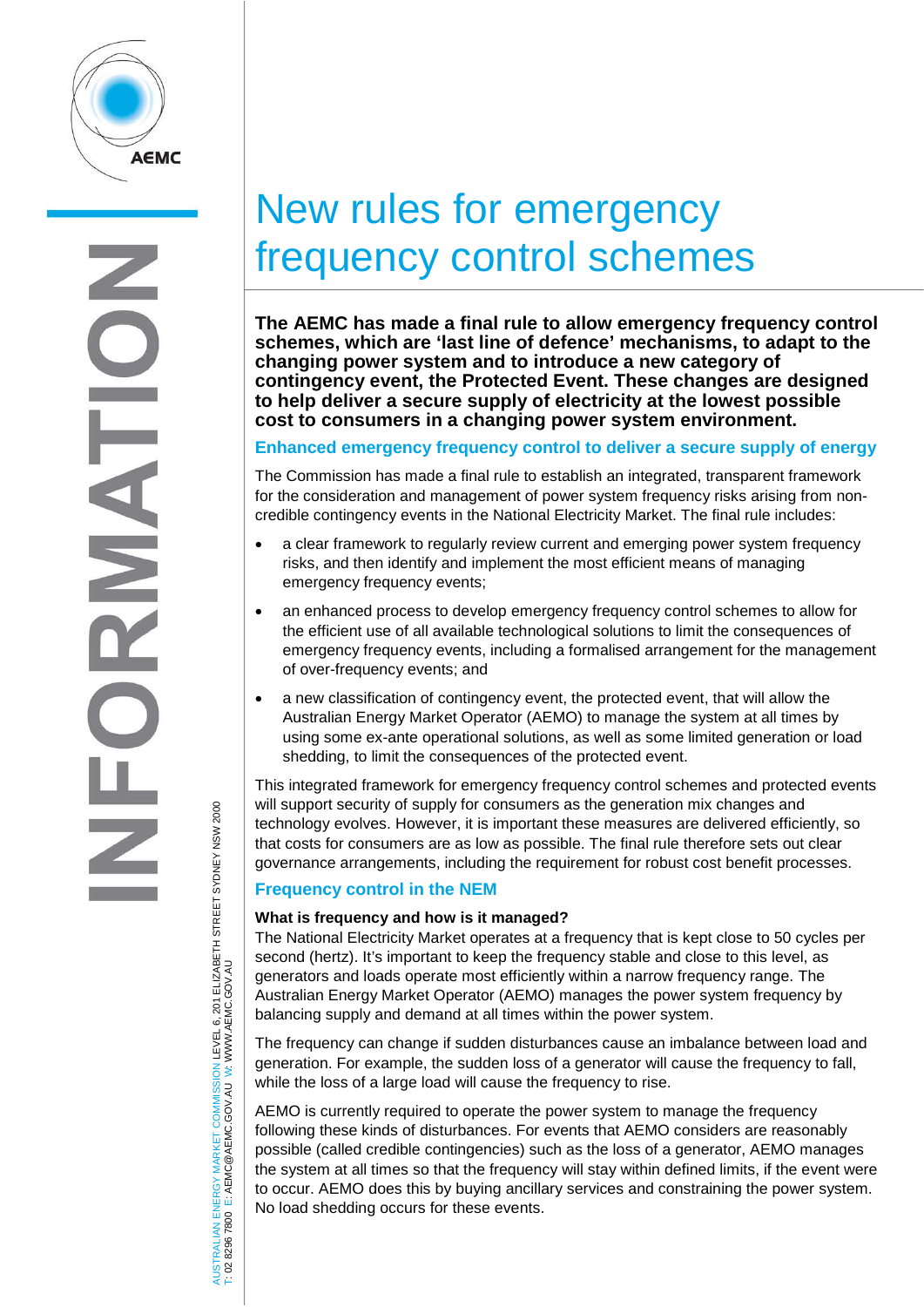**An integrated EFCS and protected events framework will support security of supply for consumers.** 

**However, it is important these measures are delivered efficiently, so that costs for consumers are as low as possible.**

For events that AEMO considers are not reasonably possible (called non-credible contingencies) such as the simultaneous loss of multiple generators, AEMO doesn't manage the system at all times to limit the frequency consequences of these events. Instead, the frequency fall is stopped by controlled shedding of load, through under frequency load shedding.

AEMO can reclassify a non-credible event as a credible event, if it considers that abnormal conditions mean the event is now reasonably possible in the surrounding circumstances. AEMO has discretion to decide whether these abnormal conditions exist and whether the event is now reasonably possible.

**Emergency frequency management in a changing power system environment** The consequences of non-credible contingency events are currently limited through under frequency load shedding schemes. These schemes utilise a series of relays that automatically shed load in a controlled manner in response to a drop in frequency caused by a non-credible contingency, such as the loss of multiple generators. This is intended to arrest the fall in frequency by rebalancing load and generation.

The effectiveness of current load shedding schemes may be reduced by a number of changes currently underway within the National Electricity Market, particularly changes in the generation mix. This mix is changing as older, synchronous generators retire and are replaced with new non-synchronous generation technology, such as wind and solar.

Synchronous generators provide a degree of physical "inertia" in the system, which slows the rate at which frequency can change following a contingency event. Non-synchronous generators provide less physical inertia in the system. This means that frequency can now change more rapidly following a contingency event.

These changes may reduce the effectiveness of existing under frequency load shedding schemes. In particular, these schemes may not be able to act fast enough to arrest the fall in frequency following a contingency event. This could result in a cascading failure of other generators, potentially causing a major black out.

These under frequency control schemes therefore need to be adapted and enhanced so they remain effective and capable of supporting the secure supply of energy to consumers as this transition continues.

## **The final rule**

The AEMC has made a final rule to establish an integrated, transparent framework for the consideration and management of power system frequency risks arising from non-credible contingency events in the NEM. The new rule will be in place by **6 April 2017**.

The final rule is a more preferable rule, but is broadly consistent with the intention of the proposals put forward by the South Australian Minister for Minerals Resources and Energy.

The framework established by the final rule is illustrated in figure 1 and can be considered as comprising three main parts.

## **1. Power System Frequency Risk Review**

The final rule places a clear obligation on AEMO to undertake, in collaboration with TNSPs, an integrated, periodic review of power system frequency risks associated with non-credible contingency events – the Power System Frequency Risk Review (PSFR Review) as part of a. governance framework for emergency frequency control.

The PSFR Review will consider:

- whether there is a need to introduce, modify or adapt automatic emergency frequency control schemes (including existing under frequency load shedding) that are designed to limit the consequences of some non-credible contingency events; and/or
- whether it would be economic for AEMO to operate the power system in a way that limits the consequences of certain high consequence non-credible contingency events, should they occur.

The outcomes on the PSFR Review may be a recommendation for a new or improved emergency frequency control schemes and/or a proposal for the declaration of a protected event by the Reliability Panel.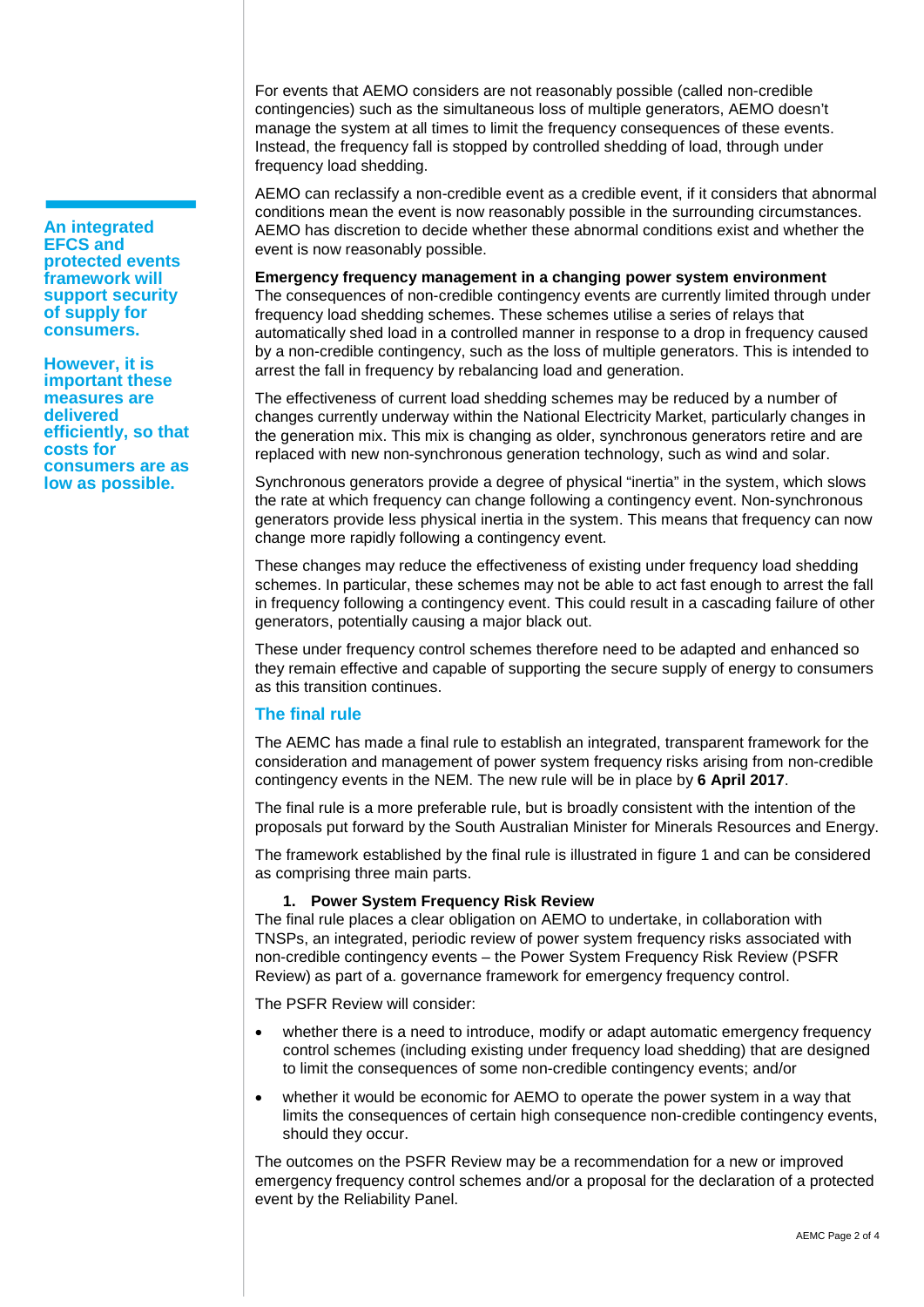#### **Figure 1 Overview of the framework for the management of emergency frequency events**



## **2. New and Improved emergency frequency control schemes**

Where a new or modified emergency frequency control schemes is an outcome of the PSFR Review, in the absence of the need for a protected event, the assessment, design, implementation and monitoring of the scheme will largely proceed through the existing framework for NSP planning in the National Electricity Rules (NER).

In particular, the Regulatory Investment Test for Transmission (RIT-T) or Distribution (RIT-D) will be used to assess the economic case for the change. The final rule clarifies and enhances the arrangements for load shedding schemes used to manage under-frequency events and, for the first time, establishes in the rules a governance framework for the implementation of schemes to shed generation to manage over-frequency events.

#### **3. The declaration and management of a Protected Event**

Where the PSFR Review identifies one (or more) non-credible contingency events which AEMO considers it may be economically efficient to manage using ex-ante operational measures in addition to some limited load or generation shedding, AEMO will submit a request to the Reliability Panel to have the event declared to be a "protected event".

The Reliability Panel will undertake an economic assessment of the request by weighing the costs of the options for managing the event (including the costs to the market of any load shedding) against the avoided cost of the consequences of the non-credible contingency event should it occur and not be managed. Where the benefits of managing the event outweigh the costs of doing so, the Reliability Panel would declare the event a protected event.

**The final rule facilitates the identification of efficient solutions to emerging risks in the NEM, supporting the long run efficient operation and use of, and investment in, electricity services.**